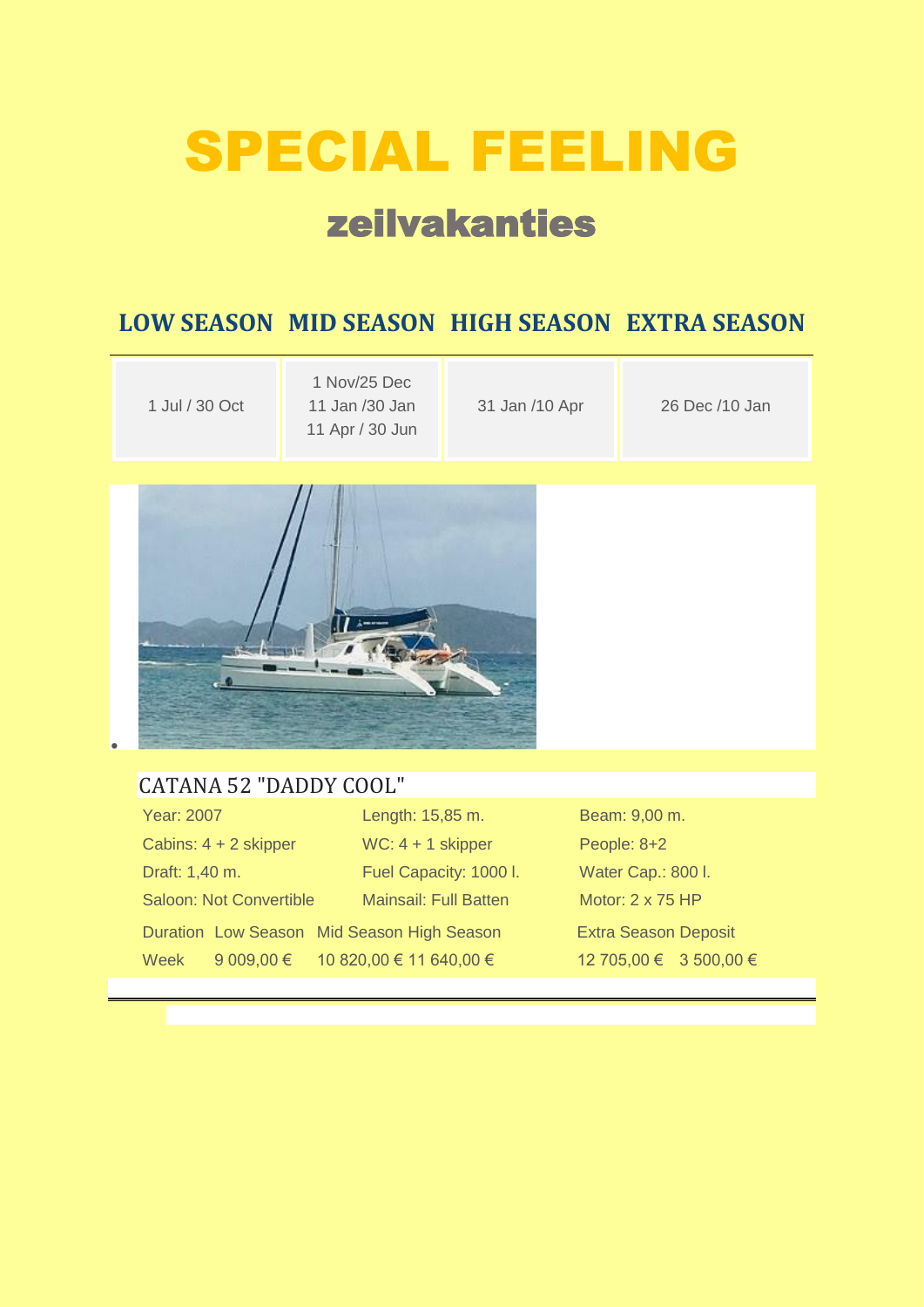

#### [LAGOON 450 "PAULA" -](https://www.medcaribbean.com/en/catamarans/181-lagoon-450.html) DECEMBER 2018

| <b>Year: 2018</b>              |                                           |                      | Length: 13,96 m.             |                        | Beam: 7,87 m.      |
|--------------------------------|-------------------------------------------|----------------------|------------------------------|------------------------|--------------------|
| Cabins: 4 + 2 skipper          |                                           | WC: 4                |                              | People: 10             |                    |
| Draft: 1,30 m.                 |                                           |                      | Fuel Capacity: 600 I.        |                        | Water Cap.: 750 I. |
| <b>Saloon: Not Convertible</b> |                                           |                      | <b>Mainsail: Full Batten</b> |                        | Motor: 2 x 57 HP   |
|                                | 390<br>venion 4 cabines / 4 cabins venion |                      |                              |                        |                    |
| <b>Duration</b>                | <b>Low Season</b>                         | <b>Mid</b><br>Season | <b>High Season</b>           | <b>Extra</b><br>Season | <b>Deposit</b>     |
| Week                           | 7 322,00 €                                |                      | 8 494,00 € 9 188,00 €        | 10 348,00 € 3 500,00 € |                    |



[LAGOON 440 "AINA" -](https://www.medcaribbean.com/en/catamarans/182-lagoon-440.html) DECEMBER 2018 Year: 2009 - Refit: 2017 Length: 13,61 m. Beam: 7,70 m.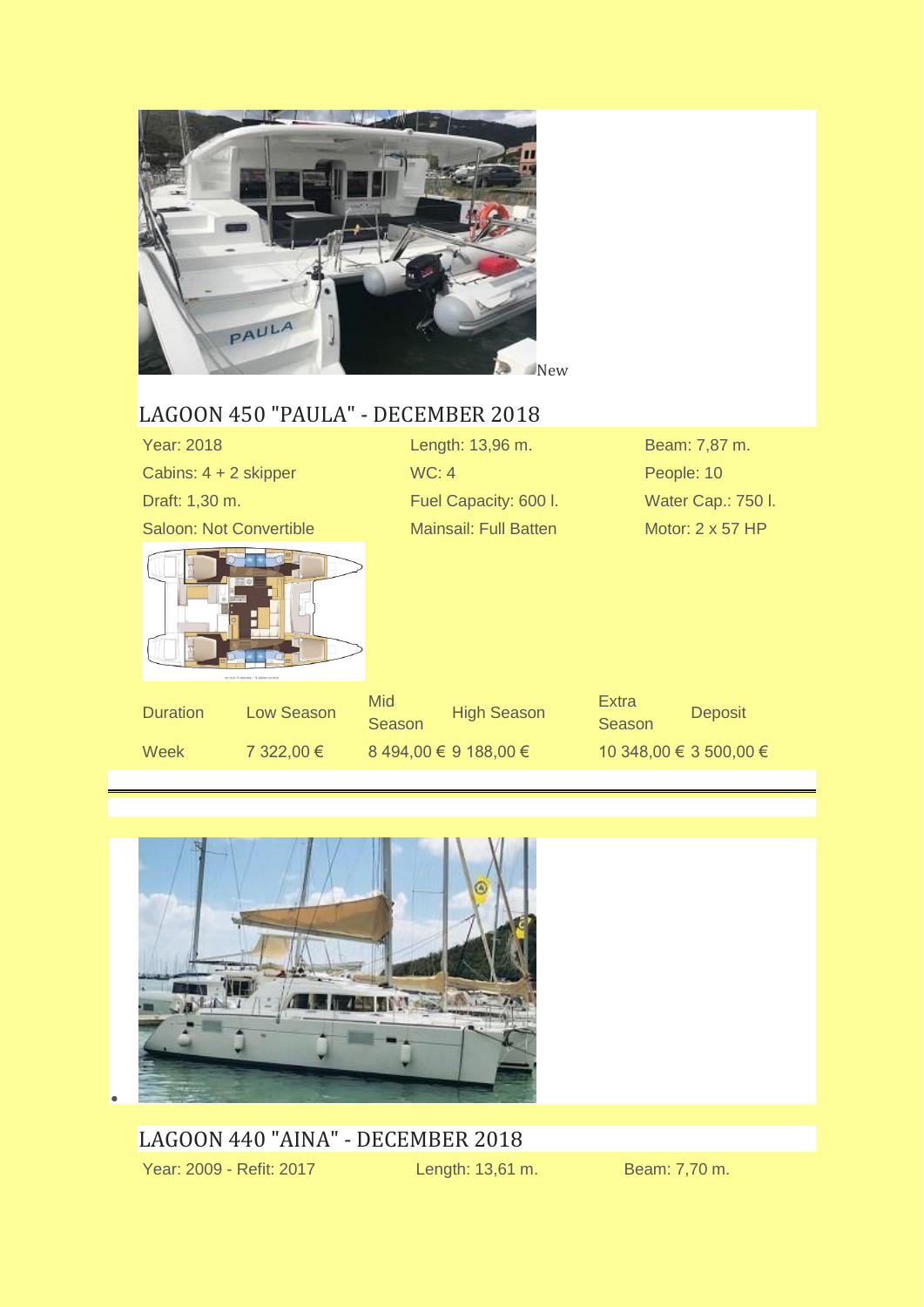Cabins: 4 + 2 skipper WC: 4 People: 10 Draft: 1,30 m. **Example 20 Fuel Capacity: 600 l.** Water Cap.: 900 l. Saloon: Not convertible Mainsail: Full Batten Motor: 2 x 54 HP



•

Duration Low Season Mid Season High Season Extra Season Deposit Week 5 500,00 € 6 500,00 € 7 100,00 € 8 100,00 € 3 500,00 €



#### [LAGOON 400 S2 "KABUKI"](https://www.medcaribbean.com/en/catamarans/11-lagoon400-s2.html)

Cabins: 4 + 2 WC: 4 People: 10 Draft: 1,21 m. Fuel Cap.: 400 l. Water Cap.: 700 l. Saloon: Not Convertible Mainsail: Full Batten Motor: 2 x 40 HP

Year: 2013 Length: 11,97 m. Beam: 7,25 m.



Duration Low Season Mid Season High Season Extra Season Deposit Week 4 711,00 € 5 779,00 € 6 343,00 € 7 747,00 € 2 500,00 €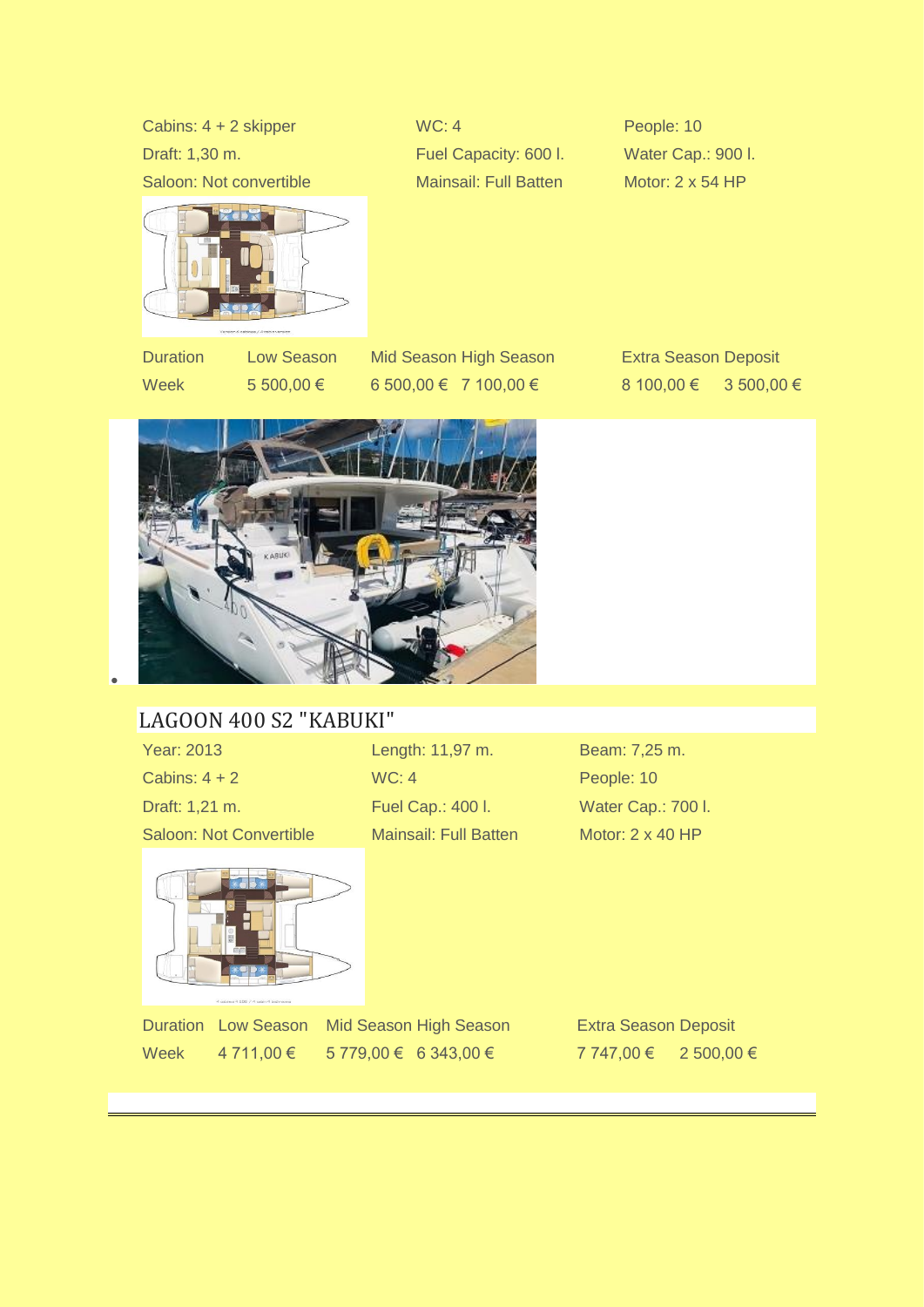

#### [DUFOUR 450 GRAND LARGE "LUA"](https://www.medcaribbean.com/en/monohulls/16-dufour450-grand-large.html)

| Year: 2014              |            |       | Length: 13,25 m.       | Beam: 4,35 m.               |            |
|-------------------------|------------|-------|------------------------|-----------------------------|------------|
| Cabins: 4               |            | WC: 2 |                        | Berths: 8                   |            |
| Water Cap.: 570 I.      |            |       | Fuel Cap.: 250 I.      | Draft: 2,30 m.              |            |
| Saloon: Not convertible |            |       | Mainsail: Full Batten  | Motor: 75 HP                |            |
|                         |            |       |                        |                             |            |
| <b>Duration</b>         | Low Season |       | Mid Season High Season | <b>Extra Season Deposit</b> |            |
| <b>Week</b>             | 3 325,00 € |       | 3 929,00 € 4 366,00 €  | 5 231,00 €                  | 2 000,00 € |



## [JEANNEAU S.O. 419 "RACHEL"](https://www.medcaribbean.com/en/monohulls/179-jeanneau-sun-odyssey-419.html)

Year: 2018 Length: 12,34 m. Beam: 3,99 m. Cabins: 3 WC: 2 Berths: 6 Water Cap.: 330 l. Fuel Cap.: 200 l. Draft: 1,55 m. Saloon: Not Convertible Mainsail: Full Batten Motor: 40 HP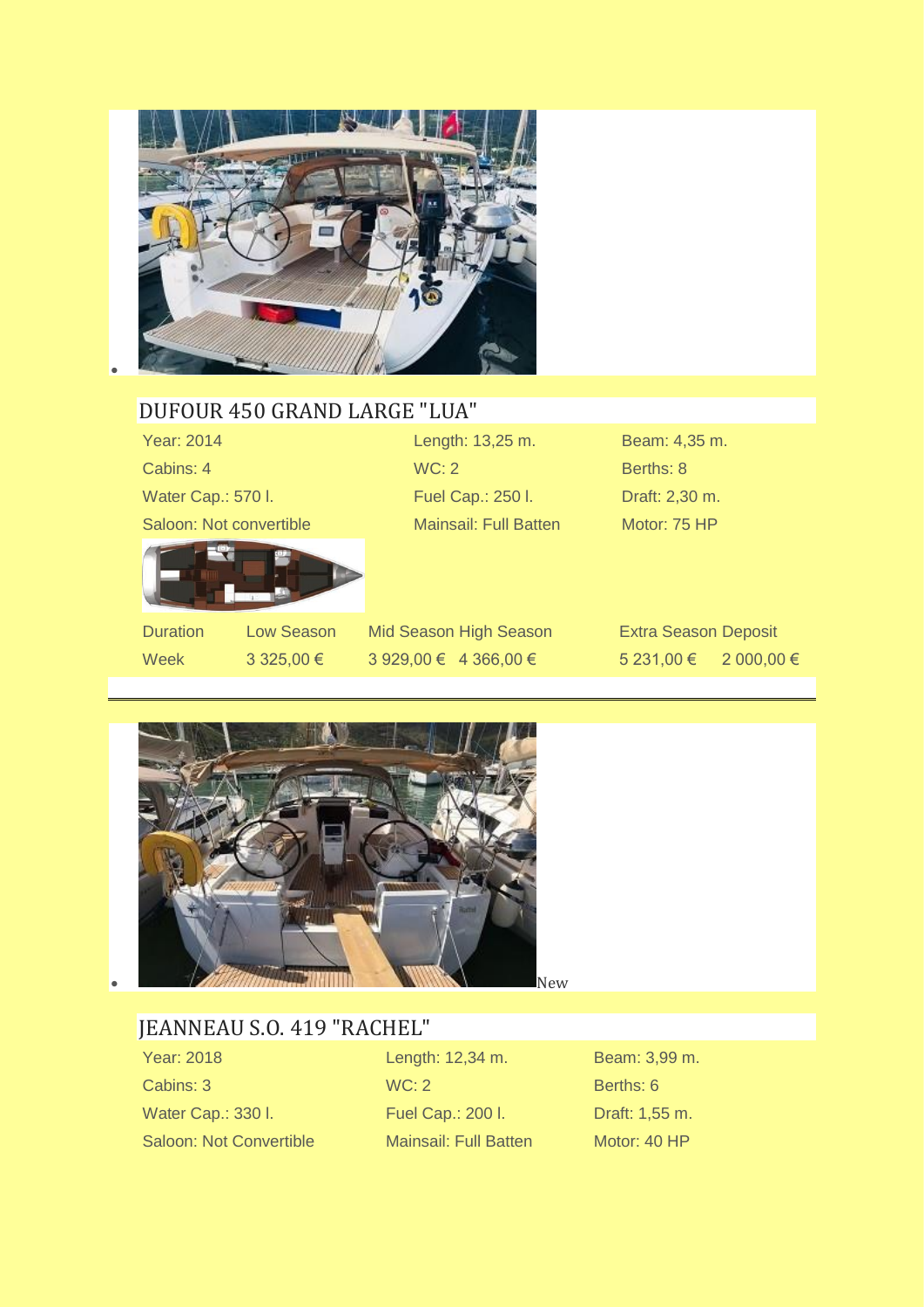

Duration Low Season Mid Season High Season Extra Season Deposit Week 3 036,00 € 3 743,00 € 4 179,00 € 5 036,00 € 2 000,00 €



#### [DUFOUR 412 GRAND LARGE "MAIA"](https://www.medcaribbean.com/en/monohulls/100-dufour-412-grand-large.html)

| Year: 2016         |                                                | Length: 11,98 m.  | Beam: 4,20 m.                                                   |            |
|--------------------|------------------------------------------------|-------------------|-----------------------------------------------------------------|------------|
| Cabins: 2          |                                                | WC: 2             | Berths: 4                                                       |            |
| Water Cap.: 380 I. |                                                | Fuel Cap.: 200 I. | Draft: 2,10 m.                                                  |            |
|                    | Saloon: Not convertible Mainsail: Full Batten  |                   | Motor: 40 HP                                                    |            |
|                    |                                                |                   | Duration Low Season Mid Season High Season Extra Season Deposit |            |
| Week               | $2769,00 \in$ 3 074,00 € 3 602,00 € 4 250,00 € |                   |                                                                 | 1 800,00 € |

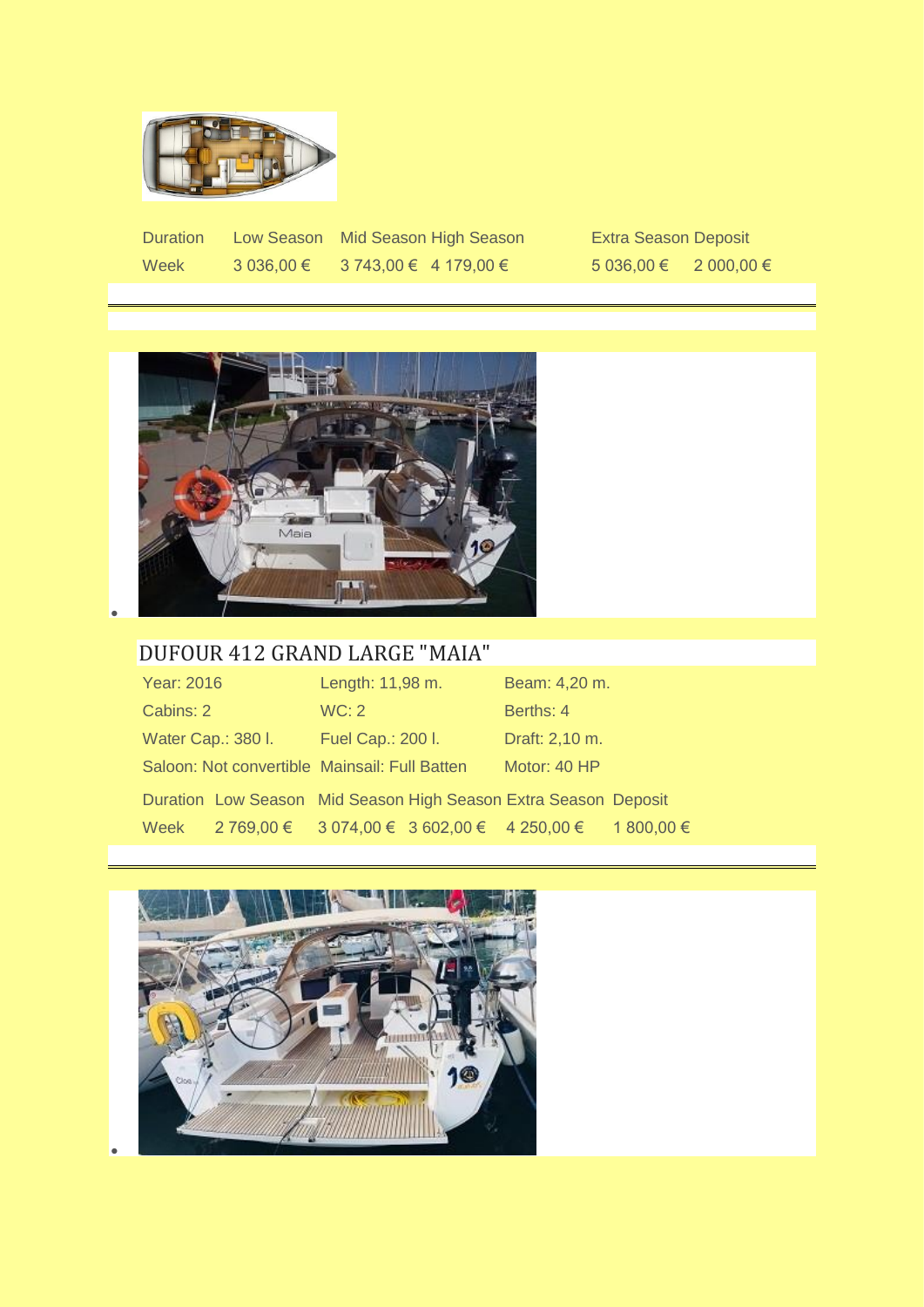#### [DUFOUR 410 GL "CLOE"](https://www.medcaribbean.com/en/monohulls/129-dufour-410-grand-large.html)

Year: 2015 Length: 11,98 m. Beam: 4,20 m. Cabins: 3 WC: 2 Berths: 6 Water Cap.: 380 l. Fuel Cap.: 200 l. Draft: 2,10 m. Saloon: Not Convertible Mainsail: Full Batten Motor: 55 HP



Duration Low Season Mid Season High Season Extra Season Deposit Week 2 861,00 € 3 139,00 € 3 690,00 € 4 398,00 € 1 800,00 €



#### [DUFOUR 410 GRAND LARGE "ZOE"](https://www.medcaribbean.com/en/monohulls/17-dufour410-grandlarge.html)

Year: 2013 Length: 11,98 m. Beam: 4,20 m. Cabins: 3 WC: 2 Berths: 6 Water Cap.: 380 l. Fuel Cap.: 200 l. Draft: 2,10 m. Saloon: Not convertible Mainsail: Full Batten Motor: 55 HP



Duration Low Season Mid Season High Season Extra Season Deposit Week 2 861,00 € 3 139,00 € 3 690,00 € 4 398,00 € 1 800,00 €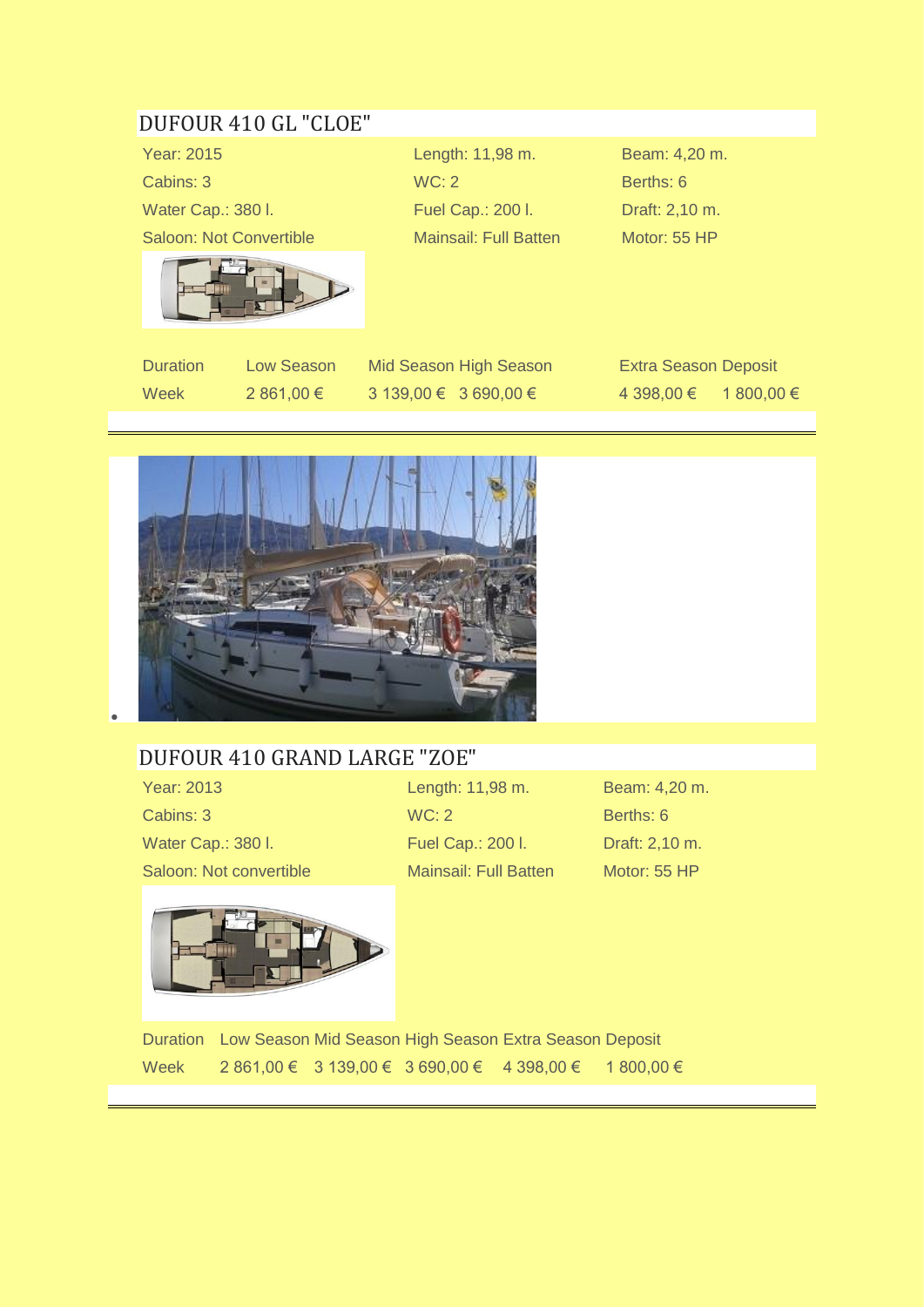

### [JEANNEAU S.O. 389 "NOEL"](https://www.medcaribbean.com/en/monohulls/178-jeanneau-sun-odyssey-389.html)

| Length: 11,34 m.             | Beam: 3,76 m.  |
|------------------------------|----------------|
| WC: 1                        | Berths: 6      |
| Fuel Cap.: 130 l.            | Draft: 1,50 m. |
| <b>Mainsail: Full Batten</b> | Motor: 39 HP   |
|                              |                |
|                              |                |

Week 2 627,00 € 2 895,00 € 3 520,00 € 4 046,00 € 1 800,00 €

Duration Low Season Mid Season High Season Extra Season Deposit



#### [JEANNEAU S.O. 389 "CHRIS"](https://www.medcaribbean.com/en/monohulls/177-jeanneau-sun-odyssey-389.html)

Year: 2018 Length: 11,34 m. Beam: 3,76 m. Cabins: 3 WC: 1 Berths: 6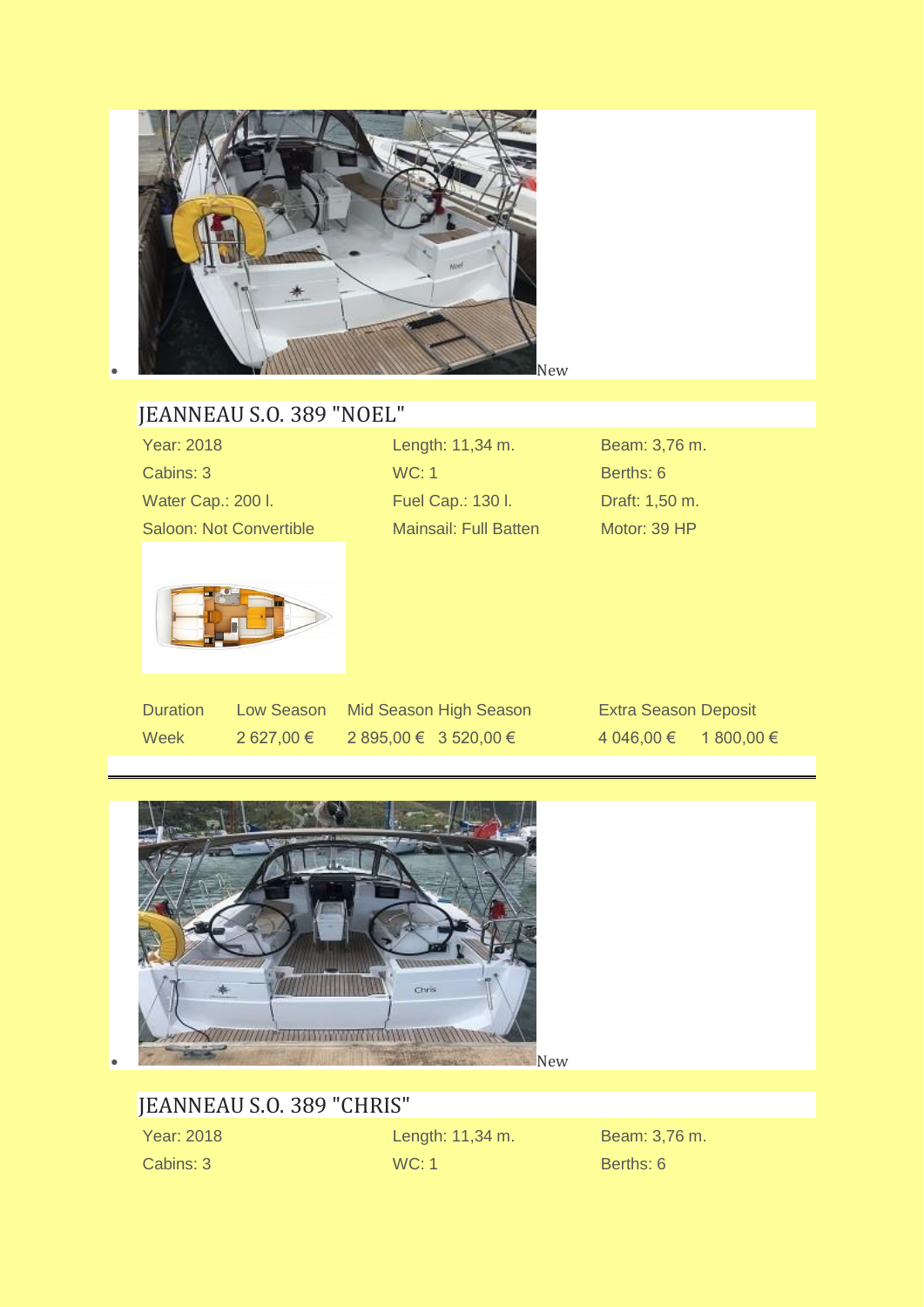| Water Cap.: 200 I.             |            | Fuel Cap.: 130 I.            | Draft: 1,50 m.              |  |
|--------------------------------|------------|------------------------------|-----------------------------|--|
| <b>Saloon: Not Convertible</b> |            | <b>Mainsail: Full Batten</b> | Motor: 39 HP                |  |
|                                |            |                              |                             |  |
| <b>Duration</b>                | Low Season | Mid Season High Season       | <b>Extra Season Deposit</b> |  |

Week 2 477,00 € 2 745,00 € 3 370,00 € 3 896,00 € 1 800,00 €



#### [DUFOUR 382 GRAND LARGE "GALA"](https://www.medcaribbean.com/en/monohulls/54-dufour382.html)

| Year: 2015             | Length: 10,96 m.         |
|------------------------|--------------------------|
| Cabins: 3              | WC: 2                    |
| Water Cap.: 360 I.     | Fuel Cap.: 200 I.        |
| Saloon: Not covertible | Mainsail: Full<br>Ratten |



Duration Low Season Mid Season High Season Extra Season Deposit Week 2 645,00 € 2 962,00 € 3 507,00 € 4 157,00 € 1 500,00 €

Beam: 3,85 m.

Draft: 1,90 m.

Motor: 40 HP

Berths: 6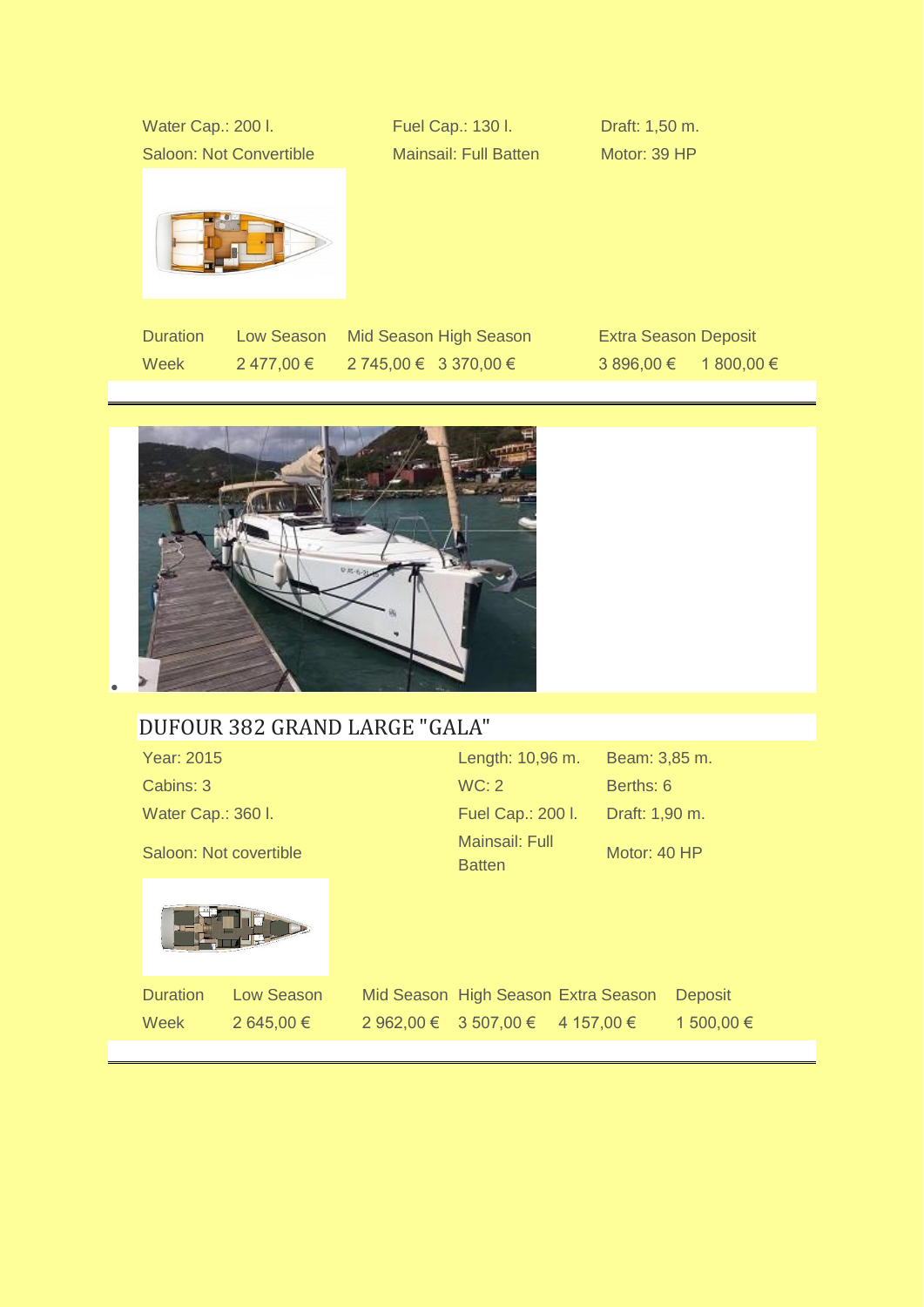

#### [DUFOUR 382 GRAND LARGE "IRIS"](https://www.medcaribbean.com/en/monohulls/30-dufour382-grand-large.html)

Year: 2015 Length: 10,96 m. Beam: 3,85 m. Cabins: 2 WC: 2 Berths: 4 Water Cap.: 360 l. Fuel Cap.: 200 l. Draft: 1,90 m. Saloon: Not covertible Mainsail: Full Batten Motor: 40 HP



Week 2 374,00 € 2 736,00 € 3 234,00 € 3 4 3 856,00 € 1 500,00 €

Duration Low Season Mid Season High Season Extra Season Deposit



#### [JEANNEAU S.O. 349 "ANDREA"](https://www.medcaribbean.com/en/monohulls/180-jeanneau-sun-odyssey-349-andrea.html)

Water Cap.: 206 l. **Fuel Cap.: 130 l.** Draft: 1,49 m.

Year: 2018 Length: 10,34 m. Beam: 3,44 m. Cabins: 3 WC: 1 Berths: 6